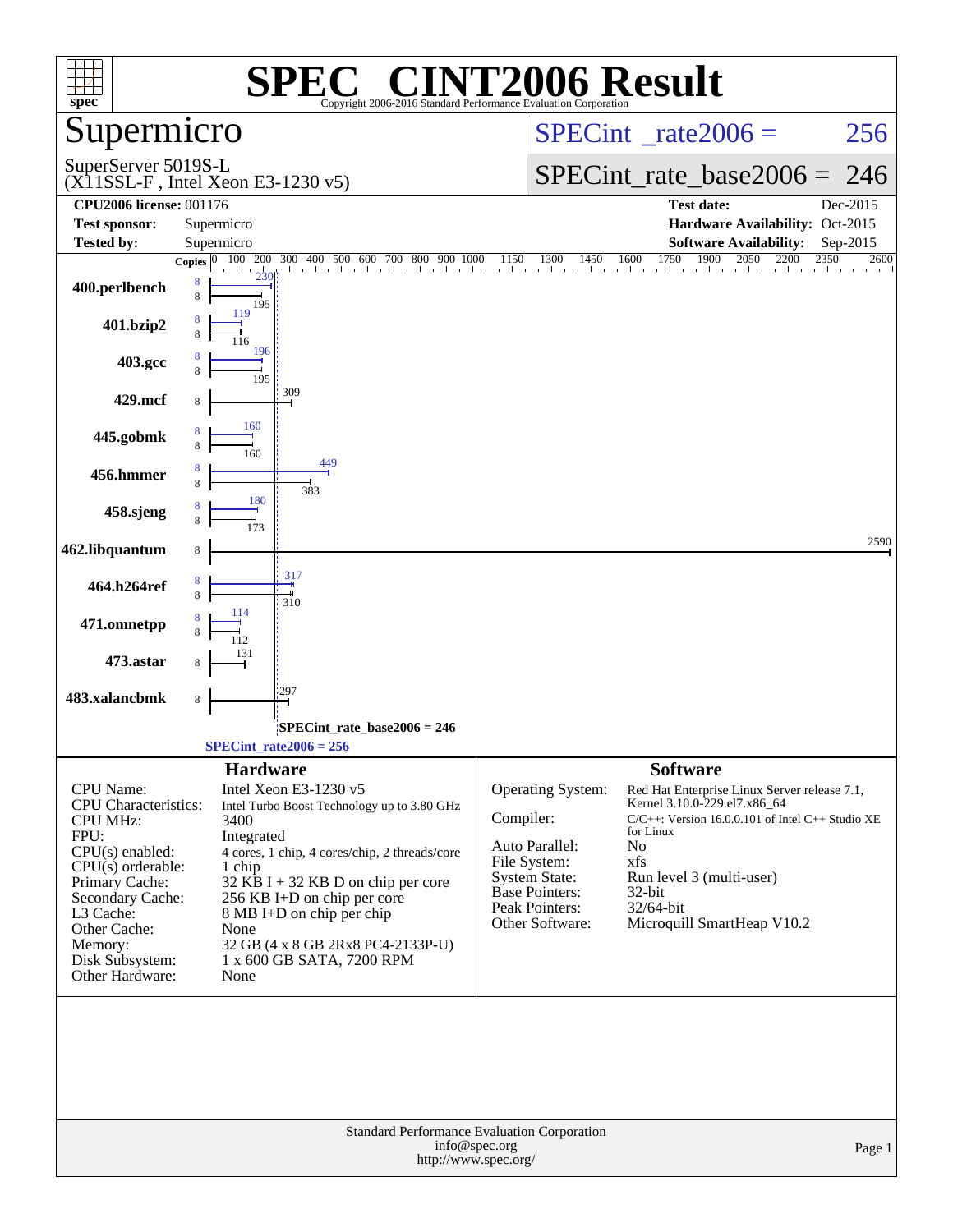

### Supermicro

## SPECint rate  $2006 = 256$

SuperServer 5019S-L

(X11SSL-F , Intel Xeon E3-1230 v5)

[SPECint\\_rate\\_base2006 =](http://www.spec.org/auto/cpu2006/Docs/result-fields.html#SPECintratebase2006) 246

**[CPU2006 license:](http://www.spec.org/auto/cpu2006/Docs/result-fields.html#CPU2006license)** 001176 **[Test date:](http://www.spec.org/auto/cpu2006/Docs/result-fields.html#Testdate)** Dec-2015 **[Test sponsor:](http://www.spec.org/auto/cpu2006/Docs/result-fields.html#Testsponsor)** Supermicro Supermicro **[Hardware Availability:](http://www.spec.org/auto/cpu2006/Docs/result-fields.html#HardwareAvailability)** Oct-2015 **[Tested by:](http://www.spec.org/auto/cpu2006/Docs/result-fields.html#Testedby)** Supermicro **Supermicro [Software Availability:](http://www.spec.org/auto/cpu2006/Docs/result-fields.html#SoftwareAvailability)** Sep-2015

#### **[Results Table](http://www.spec.org/auto/cpu2006/Docs/result-fields.html#ResultsTable)**

|                                                                                                          | <b>Base</b>   |                |       |                |            | <b>Peak</b>    |                  |                |                |              |                |              |                |              |
|----------------------------------------------------------------------------------------------------------|---------------|----------------|-------|----------------|------------|----------------|------------------|----------------|----------------|--------------|----------------|--------------|----------------|--------------|
| <b>Benchmark</b>                                                                                         | <b>Copies</b> | <b>Seconds</b> | Ratio | <b>Seconds</b> | Ratio      | <b>Seconds</b> | Ratio            | <b>Copies</b>  | <b>Seconds</b> | <b>Ratio</b> | <b>Seconds</b> | <b>Ratio</b> | <b>Seconds</b> | <b>Ratio</b> |
| 400.perlbench                                                                                            |               | 400            | 195   | 400            | 195        | 401            | 195 <sub>l</sub> |                | 340            | 230          | 342            | 228          | 338            | 231          |
| 401.bzip2                                                                                                |               | 672            | 115   | 665            | 116        | 668            | <b>116</b>       |                | 654            | 118          | 645            | 120          | 647            | <u>119</u>   |
| $403.\mathrm{gcc}$                                                                                       |               | 330            | 195   | 330            | 195        | 330            | 195 <sub>l</sub> |                | 328            | 196          | 328            | 196          | 327            | 197          |
| $429$ .mcf                                                                                               |               | 236            | 309   | 237            | 308        | 236            | 309              | 8              | 236            | 309          | 237            | 308          | 236            | 309          |
| $445$ .gobm $k$                                                                                          | 8             | 522            | 161   | 523            | <b>160</b> | 523            | 160l             | $\overline{8}$ | 523            | 160          | 527            | 159          | 525            | 160          |
| 456.hmmer                                                                                                |               | 195            | 383   | 196            | 381        | 194            | 384              | 8              | 167            | 448          | 166            | 450          | 166            | 449          |
| $458$ .sjeng                                                                                             |               | 560            | 173   | 561            | 173        | 561            | 173              |                | 540            | 179          | 538            | 180          | 539            | <u>180</u>   |
| 462.libquantum                                                                                           |               | 64.0           | 2590  | 64.1           | 2590       | 64.1           | 2590             | 8              | 64.0           | 2590         | 64.1           | 2590         | 64.1           | 2590         |
| 464.h264ref                                                                                              |               | 566            | 313   | 571            | <b>310</b> | 581            | 305              | $\overline{8}$ | 559            | 317          | 576            | 307          | 558            | 317          |
| 471.omnetpp                                                                                              |               | 448            | 112   | 447            | 112        | 448            | 112              |                | 438            | 114          | 437            | 114          | 436            | 115          |
| $473$ . astar                                                                                            | 8             | 431            | 130   | 429            | 131        | 430            | 131              | 8              | 431            | 130          | 429            | 131          | 430            | <u>131</u>   |
| 483.xalancbmk                                                                                            | 8             | 188            | 294   | 186            | 297        | 186            | 297              | 8              | 188            | 294          | 186            | 297          | 186            | 297          |
| Results appear in the order in which they were run. Bold underlined text indicates a median measurement. |               |                |       |                |            |                |                  |                |                |              |                |              |                |              |

#### **[Submit Notes](http://www.spec.org/auto/cpu2006/Docs/result-fields.html#SubmitNotes)**

 The taskset mechanism was used to bind copies to processors. The config file option 'submit' was used to generate taskset commands to bind each copy to a specific processor. For details, please see the config file.

#### **[Operating System Notes](http://www.spec.org/auto/cpu2006/Docs/result-fields.html#OperatingSystemNotes)**

Stack size set to unlimited using "ulimit -s unlimited"

#### **[Platform Notes](http://www.spec.org/auto/cpu2006/Docs/result-fields.html#PlatformNotes)**

Standard Performance Evaluation Corporation Sysinfo program /home/cpu2006/config/sysinfo.rev6914 \$Rev: 6914 \$ \$Date:: 2014-06-25 #\$ e3fbb8667b5a285932ceab81e28219e1 running on localhost.localdomain Thu Dec 17 11:21:13 2015 This section contains SUT (System Under Test) info as seen by some common utilities. To remove or add to this section, see: <http://www.spec.org/cpu2006/Docs/config.html#sysinfo> From /proc/cpuinfo model name : Intel(R) Xeon(R) CPU E3-1230 v5 @ 3.40GHz 1 "physical id"s (chips) 8 "processors" cores, siblings (Caution: counting these is hw and system dependent. The following excerpts from /proc/cpuinfo might not be reliable. Use with caution.) cpu cores : 4 siblings : 8 Continued on next page

[info@spec.org](mailto:info@spec.org) <http://www.spec.org/>

Page 2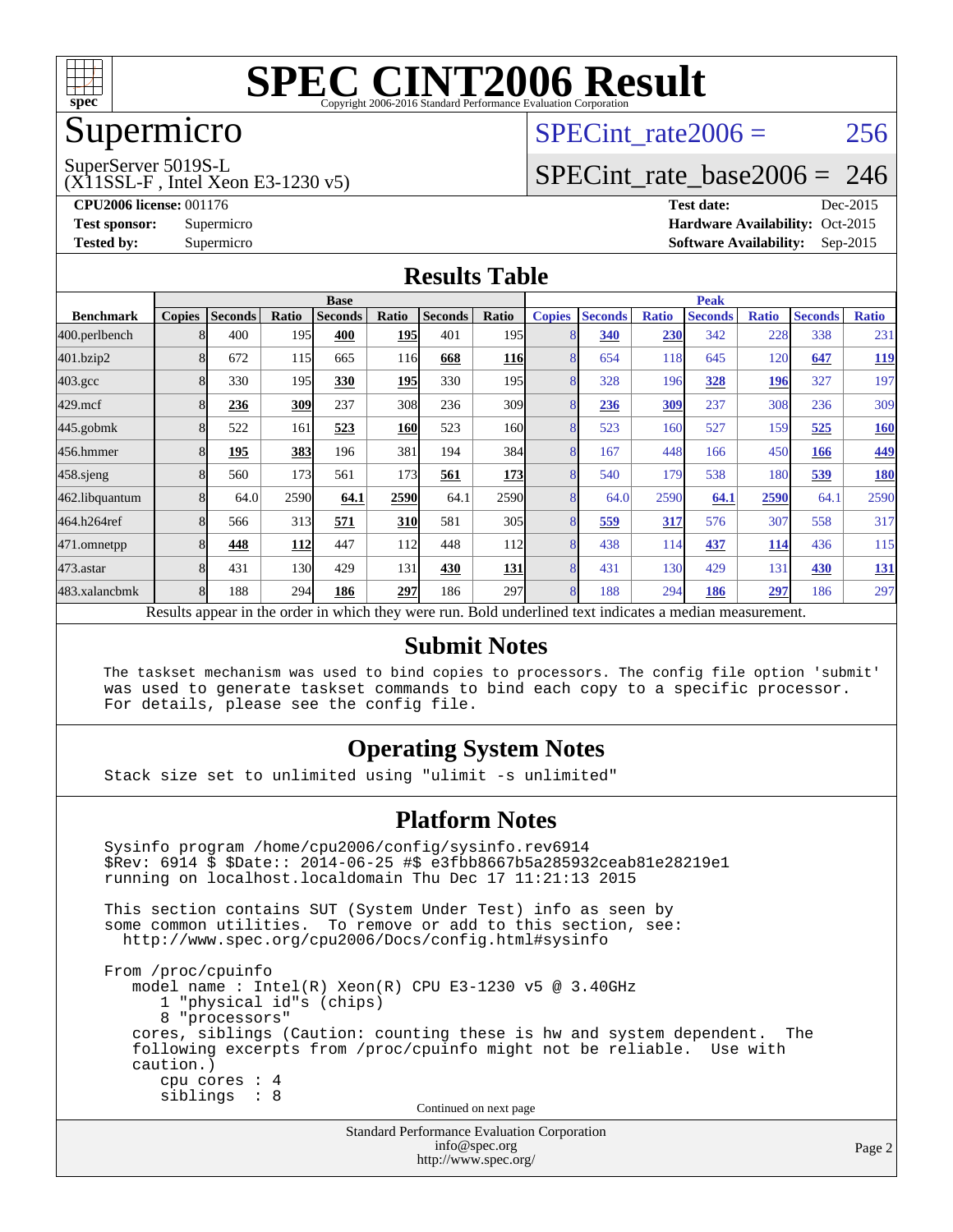

#### Supermicro

SPECint rate  $2006 = 256$ 

(X11SSL-F , Intel Xeon E3-1230 v5) SuperServer 5019S-L

[SPECint\\_rate\\_base2006 =](http://www.spec.org/auto/cpu2006/Docs/result-fields.html#SPECintratebase2006) 246

**[CPU2006 license:](http://www.spec.org/auto/cpu2006/Docs/result-fields.html#CPU2006license)** 001176 **[Test date:](http://www.spec.org/auto/cpu2006/Docs/result-fields.html#Testdate)** Dec-2015 **[Test sponsor:](http://www.spec.org/auto/cpu2006/Docs/result-fields.html#Testsponsor)** Supermicro Supermicro **[Hardware Availability:](http://www.spec.org/auto/cpu2006/Docs/result-fields.html#HardwareAvailability)** Oct-2015 **[Tested by:](http://www.spec.org/auto/cpu2006/Docs/result-fields.html#Testedby)** Supermicro **Supermicro [Software Availability:](http://www.spec.org/auto/cpu2006/Docs/result-fields.html#SoftwareAvailability)** Sep-2015

#### **[Platform Notes \(Continued\)](http://www.spec.org/auto/cpu2006/Docs/result-fields.html#PlatformNotes)**

 physical 0: cores 0 1 2 3 cache size : 8192 KB

 From /proc/meminfo MemTotal: 32602468 kB HugePages\_Total: 0 Hugepagesize: 2048 kB

 From /etc/\*release\* /etc/\*version\* os-release: NAME="Red Hat Enterprise Linux Server" VERSION="7.1 (Maipo)"

 ID="rhel" ID\_LIKE="fedora" VERSION\_ID="7.1" PRETTY\_NAME="Red Hat Enterprise Linux Server 7.1 (Maipo)" ANSI\_COLOR="0;31" CPE\_NAME="cpe:/o:redhat:enterprise\_linux:7.1:GA:server"

 redhat-release: Red Hat Enterprise Linux Server release 7.1 (Maipo) system-release: Red Hat Enterprise Linux Server release 7.1 (Maipo) system-release-cpe: cpe:/o:redhat:enterprise\_linux:7.1:ga:server

uname -a:

 Linux localhost.localdomain 3.10.0-229.el7.x86\_64 #1 SMP Thu Jan 29 18:37:38 EST 2015 x86 64 x86 64 x86 64 GNU/Linux

run-level 3 Dec 17 11:20

 SPEC is set to: /home/cpu2006 Filesystem Type Size Used Avail Use% Mounted on /dev/mapper/rhel-home xfs 412G 164G 248G 40% /home Additional information from dmidecode:

 Warning: Use caution when you interpret this section. The 'dmidecode' program reads system data which is "intended to allow hardware to be accurately determined", but the intent may not be met, as there are frequent changes to hardware, firmware, and the "DMTF SMBIOS" standard.

 BIOS American Megatrends Inc. 1.0b 11/20/2015 Memory: 4x Micron 16ATF1G64AZ-2G1A2 8 GB 2 rank 2133 MHz

(End of data from sysinfo program)

#### **[General Notes](http://www.spec.org/auto/cpu2006/Docs/result-fields.html#GeneralNotes)**

Environment variables set by runspec before the start of the run: LD\_LIBRARY\_PATH = "/home/cpu2006/libs/32:/home/cpu2006/libs/64:/home/cpu2006/sh"

 Binaries compiled on a system with 1x Intel Core i5-4670K CPU + 32GB memory using RedHat EL 7.1

Continued on next page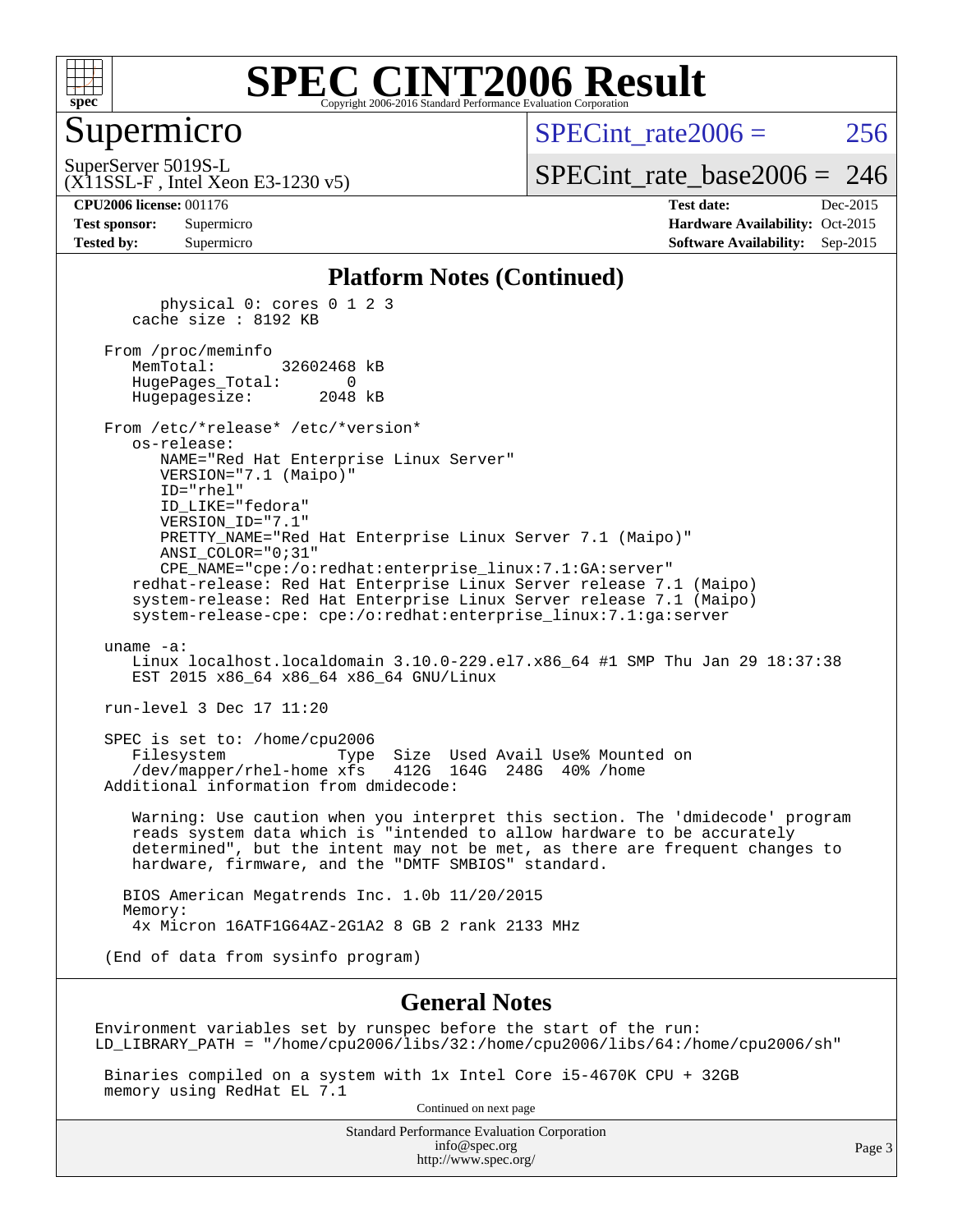

#### Supermicro

SPECint rate  $2006 = 256$ 

SuperServer 5019S-L

SPECint rate base  $2006 = 246$ 

(X11SSL-F , Intel Xeon E3-1230 v5)

**[CPU2006 license:](http://www.spec.org/auto/cpu2006/Docs/result-fields.html#CPU2006license)** 001176 **[Test date:](http://www.spec.org/auto/cpu2006/Docs/result-fields.html#Testdate)** Dec-2015 **[Test sponsor:](http://www.spec.org/auto/cpu2006/Docs/result-fields.html#Testsponsor)** Supermicro Supermicro **[Hardware Availability:](http://www.spec.org/auto/cpu2006/Docs/result-fields.html#HardwareAvailability)** Oct-2015 **[Tested by:](http://www.spec.org/auto/cpu2006/Docs/result-fields.html#Testedby)** Supermicro **Supermicro [Software Availability:](http://www.spec.org/auto/cpu2006/Docs/result-fields.html#SoftwareAvailability)** Sep-2015

#### **[General Notes \(Continued\)](http://www.spec.org/auto/cpu2006/Docs/result-fields.html#GeneralNotes)**

 Transparent Huge Pages enabled with: echo always > /sys/kernel/mm/transparent\_hugepage/enabled

### **[Base Compiler Invocation](http://www.spec.org/auto/cpu2006/Docs/result-fields.html#BaseCompilerInvocation)**

[C benchmarks](http://www.spec.org/auto/cpu2006/Docs/result-fields.html#Cbenchmarks):

[icc -m32 -L/opt/intel/compilers\\_and\\_libraries\\_2016/linux/compiler/lib/ia32\\_lin](http://www.spec.org/cpu2006/results/res2016q1/cpu2006-20151223-38515.flags.html#user_CCbase_intel_icc_e10256ba5924b668798078a321b0cb3f)

[C++ benchmarks:](http://www.spec.org/auto/cpu2006/Docs/result-fields.html#CXXbenchmarks)

[icpc -m32 -L/opt/intel/compilers\\_and\\_libraries\\_2016/linux/compiler/lib/ia32\\_lin](http://www.spec.org/cpu2006/results/res2016q1/cpu2006-20151223-38515.flags.html#user_CXXbase_intel_icpc_b4f50a394bdb4597aa5879c16bc3f5c5)

#### **[Base Portability Flags](http://www.spec.org/auto/cpu2006/Docs/result-fields.html#BasePortabilityFlags)**

 400.perlbench: [-D\\_FILE\\_OFFSET\\_BITS=64](http://www.spec.org/cpu2006/results/res2016q1/cpu2006-20151223-38515.flags.html#user_basePORTABILITY400_perlbench_file_offset_bits_64_438cf9856305ebd76870a2c6dc2689ab) [-DSPEC\\_CPU\\_LINUX\\_IA32](http://www.spec.org/cpu2006/results/res2016q1/cpu2006-20151223-38515.flags.html#b400.perlbench_baseCPORTABILITY_DSPEC_CPU_LINUX_IA32) 401.bzip2: [-D\\_FILE\\_OFFSET\\_BITS=64](http://www.spec.org/cpu2006/results/res2016q1/cpu2006-20151223-38515.flags.html#user_basePORTABILITY401_bzip2_file_offset_bits_64_438cf9856305ebd76870a2c6dc2689ab) 403.gcc: [-D\\_FILE\\_OFFSET\\_BITS=64](http://www.spec.org/cpu2006/results/res2016q1/cpu2006-20151223-38515.flags.html#user_basePORTABILITY403_gcc_file_offset_bits_64_438cf9856305ebd76870a2c6dc2689ab) 429.mcf: [-D\\_FILE\\_OFFSET\\_BITS=64](http://www.spec.org/cpu2006/results/res2016q1/cpu2006-20151223-38515.flags.html#user_basePORTABILITY429_mcf_file_offset_bits_64_438cf9856305ebd76870a2c6dc2689ab) 445.gobmk: [-D\\_FILE\\_OFFSET\\_BITS=64](http://www.spec.org/cpu2006/results/res2016q1/cpu2006-20151223-38515.flags.html#user_basePORTABILITY445_gobmk_file_offset_bits_64_438cf9856305ebd76870a2c6dc2689ab) 456.hmmer: [-D\\_FILE\\_OFFSET\\_BITS=64](http://www.spec.org/cpu2006/results/res2016q1/cpu2006-20151223-38515.flags.html#user_basePORTABILITY456_hmmer_file_offset_bits_64_438cf9856305ebd76870a2c6dc2689ab) 458.sjeng: [-D\\_FILE\\_OFFSET\\_BITS=64](http://www.spec.org/cpu2006/results/res2016q1/cpu2006-20151223-38515.flags.html#user_basePORTABILITY458_sjeng_file_offset_bits_64_438cf9856305ebd76870a2c6dc2689ab) 462.libquantum: [-D\\_FILE\\_OFFSET\\_BITS=64](http://www.spec.org/cpu2006/results/res2016q1/cpu2006-20151223-38515.flags.html#user_basePORTABILITY462_libquantum_file_offset_bits_64_438cf9856305ebd76870a2c6dc2689ab) [-DSPEC\\_CPU\\_LINUX](http://www.spec.org/cpu2006/results/res2016q1/cpu2006-20151223-38515.flags.html#b462.libquantum_baseCPORTABILITY_DSPEC_CPU_LINUX) 464.h264ref: [-D\\_FILE\\_OFFSET\\_BITS=64](http://www.spec.org/cpu2006/results/res2016q1/cpu2006-20151223-38515.flags.html#user_basePORTABILITY464_h264ref_file_offset_bits_64_438cf9856305ebd76870a2c6dc2689ab) 471.omnetpp: [-D\\_FILE\\_OFFSET\\_BITS=64](http://www.spec.org/cpu2006/results/res2016q1/cpu2006-20151223-38515.flags.html#user_basePORTABILITY471_omnetpp_file_offset_bits_64_438cf9856305ebd76870a2c6dc2689ab) 473.astar: [-D\\_FILE\\_OFFSET\\_BITS=64](http://www.spec.org/cpu2006/results/res2016q1/cpu2006-20151223-38515.flags.html#user_basePORTABILITY473_astar_file_offset_bits_64_438cf9856305ebd76870a2c6dc2689ab) 483.xalancbmk: [-D\\_FILE\\_OFFSET\\_BITS=64](http://www.spec.org/cpu2006/results/res2016q1/cpu2006-20151223-38515.flags.html#user_basePORTABILITY483_xalancbmk_file_offset_bits_64_438cf9856305ebd76870a2c6dc2689ab) [-DSPEC\\_CPU\\_LINUX](http://www.spec.org/cpu2006/results/res2016q1/cpu2006-20151223-38515.flags.html#b483.xalancbmk_baseCXXPORTABILITY_DSPEC_CPU_LINUX)

### **[Base Optimization Flags](http://www.spec.org/auto/cpu2006/Docs/result-fields.html#BaseOptimizationFlags)**

[C benchmarks](http://www.spec.org/auto/cpu2006/Docs/result-fields.html#Cbenchmarks):

[-xCORE-AVX2](http://www.spec.org/cpu2006/results/res2016q1/cpu2006-20151223-38515.flags.html#user_CCbase_f-xAVX2_5f5fc0cbe2c9f62c816d3e45806c70d7) [-ipo](http://www.spec.org/cpu2006/results/res2016q1/cpu2006-20151223-38515.flags.html#user_CCbase_f-ipo) [-O3](http://www.spec.org/cpu2006/results/res2016q1/cpu2006-20151223-38515.flags.html#user_CCbase_f-O3) [-no-prec-div](http://www.spec.org/cpu2006/results/res2016q1/cpu2006-20151223-38515.flags.html#user_CCbase_f-no-prec-div) [-opt-prefetch](http://www.spec.org/cpu2006/results/res2016q1/cpu2006-20151223-38515.flags.html#user_CCbase_f-opt-prefetch) [-opt-mem-layout-trans=3](http://www.spec.org/cpu2006/results/res2016q1/cpu2006-20151223-38515.flags.html#user_CCbase_f-opt-mem-layout-trans_a7b82ad4bd7abf52556d4961a2ae94d5)

[C++ benchmarks:](http://www.spec.org/auto/cpu2006/Docs/result-fields.html#CXXbenchmarks)

[-xCORE-AVX2](http://www.spec.org/cpu2006/results/res2016q1/cpu2006-20151223-38515.flags.html#user_CXXbase_f-xAVX2_5f5fc0cbe2c9f62c816d3e45806c70d7) [-ipo](http://www.spec.org/cpu2006/results/res2016q1/cpu2006-20151223-38515.flags.html#user_CXXbase_f-ipo) [-O3](http://www.spec.org/cpu2006/results/res2016q1/cpu2006-20151223-38515.flags.html#user_CXXbase_f-O3) [-no-prec-div](http://www.spec.org/cpu2006/results/res2016q1/cpu2006-20151223-38515.flags.html#user_CXXbase_f-no-prec-div) [-opt-prefetch](http://www.spec.org/cpu2006/results/res2016q1/cpu2006-20151223-38515.flags.html#user_CXXbase_f-opt-prefetch) [-opt-mem-layout-trans=3](http://www.spec.org/cpu2006/results/res2016q1/cpu2006-20151223-38515.flags.html#user_CXXbase_f-opt-mem-layout-trans_a7b82ad4bd7abf52556d4961a2ae94d5) [-Wl,-z,muldefs](http://www.spec.org/cpu2006/results/res2016q1/cpu2006-20151223-38515.flags.html#user_CXXbase_link_force_multiple1_74079c344b956b9658436fd1b6dd3a8a) [-L/sh -lsmartheap](http://www.spec.org/cpu2006/results/res2016q1/cpu2006-20151223-38515.flags.html#user_CXXbase_SmartHeap_32f6c82aa1ed9c52345d30cf6e4a0499)

### **[Base Other Flags](http://www.spec.org/auto/cpu2006/Docs/result-fields.html#BaseOtherFlags)**

[C benchmarks](http://www.spec.org/auto/cpu2006/Docs/result-fields.html#Cbenchmarks):

403.gcc: [-Dalloca=\\_alloca](http://www.spec.org/cpu2006/results/res2016q1/cpu2006-20151223-38515.flags.html#b403.gcc_baseEXTRA_CFLAGS_Dalloca_be3056838c12de2578596ca5467af7f3)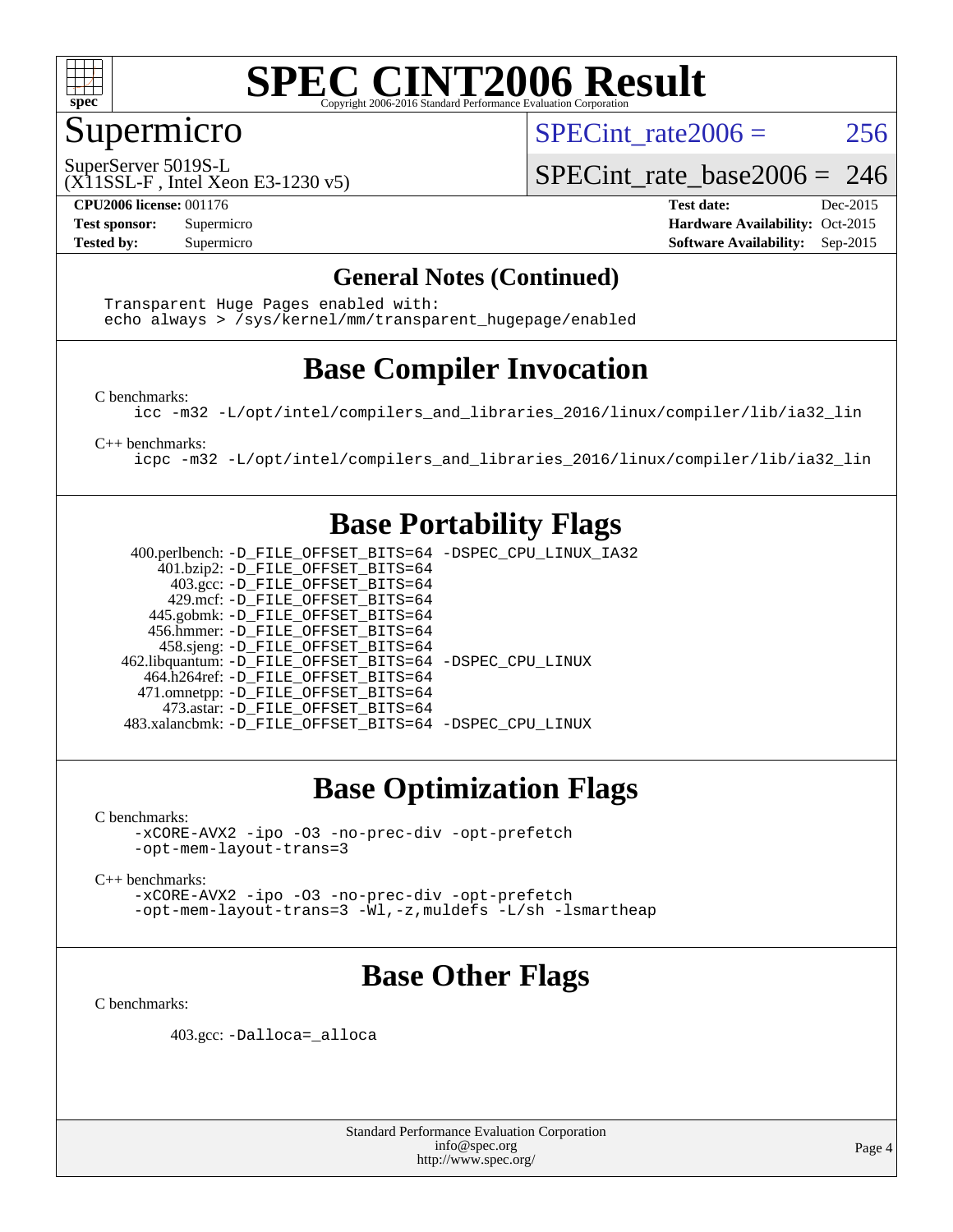

Supermicro

SPECint rate $2006 = 256$ 

(X11SSL-F , Intel Xeon E3-1230 v5) SuperServer 5019S-L

[SPECint\\_rate\\_base2006 =](http://www.spec.org/auto/cpu2006/Docs/result-fields.html#SPECintratebase2006) 246

| <b>Test sponsor:</b> | Supermicro |  |  |  |
|----------------------|------------|--|--|--|
| Tested by:           | Supermicro |  |  |  |

**[CPU2006 license:](http://www.spec.org/auto/cpu2006/Docs/result-fields.html#CPU2006license)** 001176 **[Test date:](http://www.spec.org/auto/cpu2006/Docs/result-fields.html#Testdate)** Dec-2015 **[Hardware Availability:](http://www.spec.org/auto/cpu2006/Docs/result-fields.html#HardwareAvailability)** Oct-2015 **[Software Availability:](http://www.spec.org/auto/cpu2006/Docs/result-fields.html#SoftwareAvailability)** Sep-2015

#### **[Peak Compiler Invocation](http://www.spec.org/auto/cpu2006/Docs/result-fields.html#PeakCompilerInvocation)**

[C benchmarks \(except as noted below\)](http://www.spec.org/auto/cpu2006/Docs/result-fields.html#Cbenchmarksexceptasnotedbelow):

[icc -m32 -L/opt/intel/compilers\\_and\\_libraries\\_2016/linux/compiler/lib/ia32\\_lin](http://www.spec.org/cpu2006/results/res2016q1/cpu2006-20151223-38515.flags.html#user_CCpeak_intel_icc_e10256ba5924b668798078a321b0cb3f)

400.perlbench: [icc -m64](http://www.spec.org/cpu2006/results/res2016q1/cpu2006-20151223-38515.flags.html#user_peakCCLD400_perlbench_intel_icc_64bit_bda6cc9af1fdbb0edc3795bac97ada53)

401.bzip2: [icc -m64](http://www.spec.org/cpu2006/results/res2016q1/cpu2006-20151223-38515.flags.html#user_peakCCLD401_bzip2_intel_icc_64bit_bda6cc9af1fdbb0edc3795bac97ada53)

456.hmmer: [icc -m64](http://www.spec.org/cpu2006/results/res2016q1/cpu2006-20151223-38515.flags.html#user_peakCCLD456_hmmer_intel_icc_64bit_bda6cc9af1fdbb0edc3795bac97ada53)

458.sjeng: [icc -m64](http://www.spec.org/cpu2006/results/res2016q1/cpu2006-20151223-38515.flags.html#user_peakCCLD458_sjeng_intel_icc_64bit_bda6cc9af1fdbb0edc3795bac97ada53)

#### [C++ benchmarks:](http://www.spec.org/auto/cpu2006/Docs/result-fields.html#CXXbenchmarks)

[icpc -m32 -L/opt/intel/compilers\\_and\\_libraries\\_2016/linux/compiler/lib/ia32\\_lin](http://www.spec.org/cpu2006/results/res2016q1/cpu2006-20151223-38515.flags.html#user_CXXpeak_intel_icpc_b4f50a394bdb4597aa5879c16bc3f5c5)

#### **[Peak Portability Flags](http://www.spec.org/auto/cpu2006/Docs/result-fields.html#PeakPortabilityFlags)**

 400.perlbench: [-D\\_FILE\\_OFFSET\\_BITS=64](http://www.spec.org/cpu2006/results/res2016q1/cpu2006-20151223-38515.flags.html#user_peakPORTABILITY400_perlbench_file_offset_bits_64_438cf9856305ebd76870a2c6dc2689ab) [-DSPEC\\_CPU\\_LP64](http://www.spec.org/cpu2006/results/res2016q1/cpu2006-20151223-38515.flags.html#b400.perlbench_peakCPORTABILITY_DSPEC_CPU_LP64) [-DSPEC\\_CPU\\_LINUX\\_X64](http://www.spec.org/cpu2006/results/res2016q1/cpu2006-20151223-38515.flags.html#b400.perlbench_peakCPORTABILITY_DSPEC_CPU_LINUX_X64) 401.bzip2: [-D\\_FILE\\_OFFSET\\_BITS=64](http://www.spec.org/cpu2006/results/res2016q1/cpu2006-20151223-38515.flags.html#user_peakPORTABILITY401_bzip2_file_offset_bits_64_438cf9856305ebd76870a2c6dc2689ab) [-DSPEC\\_CPU\\_LP64](http://www.spec.org/cpu2006/results/res2016q1/cpu2006-20151223-38515.flags.html#suite_peakCPORTABILITY401_bzip2_DSPEC_CPU_LP64) 403.gcc: [-D\\_FILE\\_OFFSET\\_BITS=64](http://www.spec.org/cpu2006/results/res2016q1/cpu2006-20151223-38515.flags.html#user_peakPORTABILITY403_gcc_file_offset_bits_64_438cf9856305ebd76870a2c6dc2689ab) 429.mcf: [-D\\_FILE\\_OFFSET\\_BITS=64](http://www.spec.org/cpu2006/results/res2016q1/cpu2006-20151223-38515.flags.html#user_peakPORTABILITY429_mcf_file_offset_bits_64_438cf9856305ebd76870a2c6dc2689ab) 445.gobmk: [-D\\_FILE\\_OFFSET\\_BITS=64](http://www.spec.org/cpu2006/results/res2016q1/cpu2006-20151223-38515.flags.html#user_peakPORTABILITY445_gobmk_file_offset_bits_64_438cf9856305ebd76870a2c6dc2689ab) 456.hmmer: [-D\\_FILE\\_OFFSET\\_BITS=64](http://www.spec.org/cpu2006/results/res2016q1/cpu2006-20151223-38515.flags.html#user_peakPORTABILITY456_hmmer_file_offset_bits_64_438cf9856305ebd76870a2c6dc2689ab) [-DSPEC\\_CPU\\_LP64](http://www.spec.org/cpu2006/results/res2016q1/cpu2006-20151223-38515.flags.html#suite_peakCPORTABILITY456_hmmer_DSPEC_CPU_LP64) 458.sjeng: [-D\\_FILE\\_OFFSET\\_BITS=64](http://www.spec.org/cpu2006/results/res2016q1/cpu2006-20151223-38515.flags.html#user_peakPORTABILITY458_sjeng_file_offset_bits_64_438cf9856305ebd76870a2c6dc2689ab) [-DSPEC\\_CPU\\_LP64](http://www.spec.org/cpu2006/results/res2016q1/cpu2006-20151223-38515.flags.html#suite_peakCPORTABILITY458_sjeng_DSPEC_CPU_LP64) 462.libquantum: [-D\\_FILE\\_OFFSET\\_BITS=64](http://www.spec.org/cpu2006/results/res2016q1/cpu2006-20151223-38515.flags.html#user_peakPORTABILITY462_libquantum_file_offset_bits_64_438cf9856305ebd76870a2c6dc2689ab) [-DSPEC\\_CPU\\_LINUX](http://www.spec.org/cpu2006/results/res2016q1/cpu2006-20151223-38515.flags.html#b462.libquantum_peakCPORTABILITY_DSPEC_CPU_LINUX) 464.h264ref: [-D\\_FILE\\_OFFSET\\_BITS=64](http://www.spec.org/cpu2006/results/res2016q1/cpu2006-20151223-38515.flags.html#user_peakPORTABILITY464_h264ref_file_offset_bits_64_438cf9856305ebd76870a2c6dc2689ab) 471.omnetpp: [-D\\_FILE\\_OFFSET\\_BITS=64](http://www.spec.org/cpu2006/results/res2016q1/cpu2006-20151223-38515.flags.html#user_peakPORTABILITY471_omnetpp_file_offset_bits_64_438cf9856305ebd76870a2c6dc2689ab) 473.astar: [-D\\_FILE\\_OFFSET\\_BITS=64](http://www.spec.org/cpu2006/results/res2016q1/cpu2006-20151223-38515.flags.html#user_peakPORTABILITY473_astar_file_offset_bits_64_438cf9856305ebd76870a2c6dc2689ab) 483.xalancbmk: [-D\\_FILE\\_OFFSET\\_BITS=64](http://www.spec.org/cpu2006/results/res2016q1/cpu2006-20151223-38515.flags.html#user_peakPORTABILITY483_xalancbmk_file_offset_bits_64_438cf9856305ebd76870a2c6dc2689ab) [-DSPEC\\_CPU\\_LINUX](http://www.spec.org/cpu2006/results/res2016q1/cpu2006-20151223-38515.flags.html#b483.xalancbmk_peakCXXPORTABILITY_DSPEC_CPU_LINUX)

#### **[Peak Optimization Flags](http://www.spec.org/auto/cpu2006/Docs/result-fields.html#PeakOptimizationFlags)**

[C benchmarks](http://www.spec.org/auto/cpu2006/Docs/result-fields.html#Cbenchmarks):

 400.perlbench: [-xCORE-AVX2](http://www.spec.org/cpu2006/results/res2016q1/cpu2006-20151223-38515.flags.html#user_peakPASS2_CFLAGSPASS2_LDCFLAGS400_perlbench_f-xAVX2_5f5fc0cbe2c9f62c816d3e45806c70d7)(pass 2) [-prof-gen:threadsafe](http://www.spec.org/cpu2006/results/res2016q1/cpu2006-20151223-38515.flags.html#user_peakPASS1_CFLAGSPASS1_LDCFLAGS400_perlbench_prof_gen_21a26eb79f378b550acd7bec9fe4467a)(pass 1) [-ipo](http://www.spec.org/cpu2006/results/res2016q1/cpu2006-20151223-38515.flags.html#user_peakPASS2_CFLAGSPASS2_LDCFLAGS400_perlbench_f-ipo)(pass 2) [-O3](http://www.spec.org/cpu2006/results/res2016q1/cpu2006-20151223-38515.flags.html#user_peakPASS2_CFLAGSPASS2_LDCFLAGS400_perlbench_f-O3)(pass 2) [-no-prec-div](http://www.spec.org/cpu2006/results/res2016q1/cpu2006-20151223-38515.flags.html#user_peakPASS2_CFLAGSPASS2_LDCFLAGS400_perlbench_f-no-prec-div)(pass 2) [-par-num-threads=1](http://www.spec.org/cpu2006/results/res2016q1/cpu2006-20151223-38515.flags.html#user_peakPASS1_CFLAGSPASS1_LDCFLAGS400_perlbench_par_num_threads_786a6ff141b4e9e90432e998842df6c2)(pass 1) [-prof-use](http://www.spec.org/cpu2006/results/res2016q1/cpu2006-20151223-38515.flags.html#user_peakPASS2_CFLAGSPASS2_LDCFLAGS400_perlbench_prof_use_bccf7792157ff70d64e32fe3e1250b55)(pass 2) [-auto-ilp32](http://www.spec.org/cpu2006/results/res2016q1/cpu2006-20151223-38515.flags.html#user_peakCOPTIMIZE400_perlbench_f-auto-ilp32)

 401.bzip2: [-xCORE-AVX2](http://www.spec.org/cpu2006/results/res2016q1/cpu2006-20151223-38515.flags.html#user_peakPASS2_CFLAGSPASS2_LDCFLAGS401_bzip2_f-xAVX2_5f5fc0cbe2c9f62c816d3e45806c70d7)(pass 2) [-prof-gen:threadsafe](http://www.spec.org/cpu2006/results/res2016q1/cpu2006-20151223-38515.flags.html#user_peakPASS1_CFLAGSPASS1_LDCFLAGS401_bzip2_prof_gen_21a26eb79f378b550acd7bec9fe4467a)(pass 1)  $-i\text{po}(pass 2)$  [-O3](http://www.spec.org/cpu2006/results/res2016q1/cpu2006-20151223-38515.flags.html#user_peakPASS2_CFLAGSPASS2_LDCFLAGS401_bzip2_f-O3) $(pass 2)$  [-no-prec-div](http://www.spec.org/cpu2006/results/res2016q1/cpu2006-20151223-38515.flags.html#user_peakPASS2_CFLAGSPASS2_LDCFLAGS401_bzip2_f-no-prec-div) $(pass 2)$ [-par-num-threads=1](http://www.spec.org/cpu2006/results/res2016q1/cpu2006-20151223-38515.flags.html#user_peakPASS1_CFLAGSPASS1_LDCFLAGS401_bzip2_par_num_threads_786a6ff141b4e9e90432e998842df6c2)(pass 1) [-prof-use](http://www.spec.org/cpu2006/results/res2016q1/cpu2006-20151223-38515.flags.html#user_peakPASS2_CFLAGSPASS2_LDCFLAGS401_bzip2_prof_use_bccf7792157ff70d64e32fe3e1250b55)(pass 2) [-opt-prefetch](http://www.spec.org/cpu2006/results/res2016q1/cpu2006-20151223-38515.flags.html#user_peakCOPTIMIZE401_bzip2_f-opt-prefetch) [-auto-ilp32](http://www.spec.org/cpu2006/results/res2016q1/cpu2006-20151223-38515.flags.html#user_peakCOPTIMIZE401_bzip2_f-auto-ilp32) [-ansi-alias](http://www.spec.org/cpu2006/results/res2016q1/cpu2006-20151223-38515.flags.html#user_peakCOPTIMIZE401_bzip2_f-ansi-alias)

403.gcc: [-xCORE-AVX2](http://www.spec.org/cpu2006/results/res2016q1/cpu2006-20151223-38515.flags.html#user_peakCOPTIMIZE403_gcc_f-xAVX2_5f5fc0cbe2c9f62c816d3e45806c70d7) [-ipo](http://www.spec.org/cpu2006/results/res2016q1/cpu2006-20151223-38515.flags.html#user_peakCOPTIMIZE403_gcc_f-ipo) [-O3](http://www.spec.org/cpu2006/results/res2016q1/cpu2006-20151223-38515.flags.html#user_peakCOPTIMIZE403_gcc_f-O3) [-no-prec-div](http://www.spec.org/cpu2006/results/res2016q1/cpu2006-20151223-38515.flags.html#user_peakCOPTIMIZE403_gcc_f-no-prec-div)

 $429$ .mcf: basepeak = yes

Continued on next page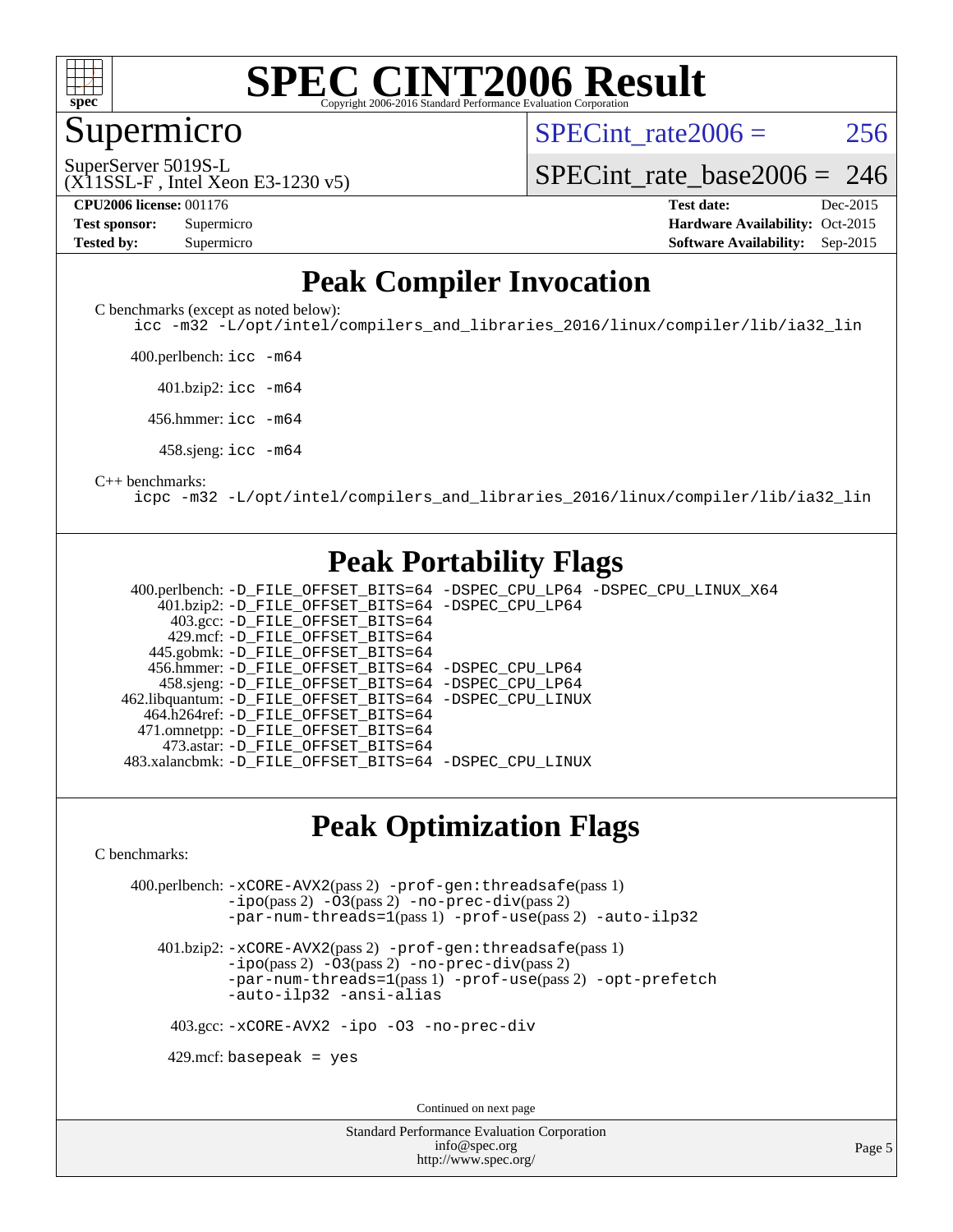

### Supermicro

SPECint rate $2006 = 256$ 

SuperServer 5019S-L

SPECint rate base  $2006 = 246$ 

#### (X11SSL-F , Intel Xeon E3-1230 v5) **[CPU2006 license:](http://www.spec.org/auto/cpu2006/Docs/result-fields.html#CPU2006license)** 001176 **[Test date:](http://www.spec.org/auto/cpu2006/Docs/result-fields.html#Testdate)** Dec-2015

| <b>Test sponsor:</b> | Supermicro |
|----------------------|------------|
| <b>Tested by:</b>    | Supermicro |

**[Hardware Availability:](http://www.spec.org/auto/cpu2006/Docs/result-fields.html#HardwareAvailability)** Oct-2015 **[Software Availability:](http://www.spec.org/auto/cpu2006/Docs/result-fields.html#SoftwareAvailability)** Sep-2015

### **[Peak Optimization Flags \(Continued\)](http://www.spec.org/auto/cpu2006/Docs/result-fields.html#PeakOptimizationFlags)**

```
 445.gobmk: -xCORE-AVX2(pass 2) -prof-gen:threadsafe(pass 1)
                -prof-use(pass 2) -par-num-threads=1(pass 1) -ansi-alias
                -opt-mem-layout-trans=3
       456.hmmer: -xCORE-AVX2 -ipo -O3 -no-prec-div -unroll2 -auto-ilp32
        458.sjeng: -xCORE-AVX2(pass 2) -prof-gen:threadsafe(pass 1)
                -i\text{po}(pass 2) -\overline{O}3(pass 2)-no-prec-div(pass 2)
                -par-num-threads=1-prof-use-unroll4
                -auto-ilp32
    462.libquantum: basepeak = yes
      464.h264ref: -xCORE-AVX2(pass 2) -prof-gen:threadsafe(pass 1)
                -ipo(pass 2) -O3(pass 2) -no-prec-div(pass 2)
               -par-num-threads=1(pass 1) -prof-use(pass 2) -unroll2
                -ansi-alias
C++ benchmarks: 
      471.omnetpp: -xCORE-AVX2(pass 2) -prof-gen:threadsafe(pass 1)
               -no-prec-div(pass 2)-par-num-threads=1(pass 1) -prof-use(pass 2) -ansi-alias
                -opt-ra-region-strategy=block -Wl,-z,muldefs
                -L/sh -lsmartheap
         473.astar: basepeak = yes
    483.xalancbmk: basepeak = yes
```
#### **[Peak Other Flags](http://www.spec.org/auto/cpu2006/Docs/result-fields.html#PeakOtherFlags)**

[C benchmarks](http://www.spec.org/auto/cpu2006/Docs/result-fields.html#Cbenchmarks):

403.gcc: [-Dalloca=\\_alloca](http://www.spec.org/cpu2006/results/res2016q1/cpu2006-20151223-38515.flags.html#b403.gcc_peakEXTRA_CFLAGS_Dalloca_be3056838c12de2578596ca5467af7f3)

The flags files that were used to format this result can be browsed at <http://www.spec.org/cpu2006/flags/Intel-ic16.0-official-linux64.html> <http://www.spec.org/cpu2006/flags/Supermicro-Platform-Settings-V1.2-revH.html>

You can also download the XML flags sources by saving the following links: <http://www.spec.org/cpu2006/flags/Intel-ic16.0-official-linux64.xml> <http://www.spec.org/cpu2006/flags/Supermicro-Platform-Settings-V1.2-revH.xml>